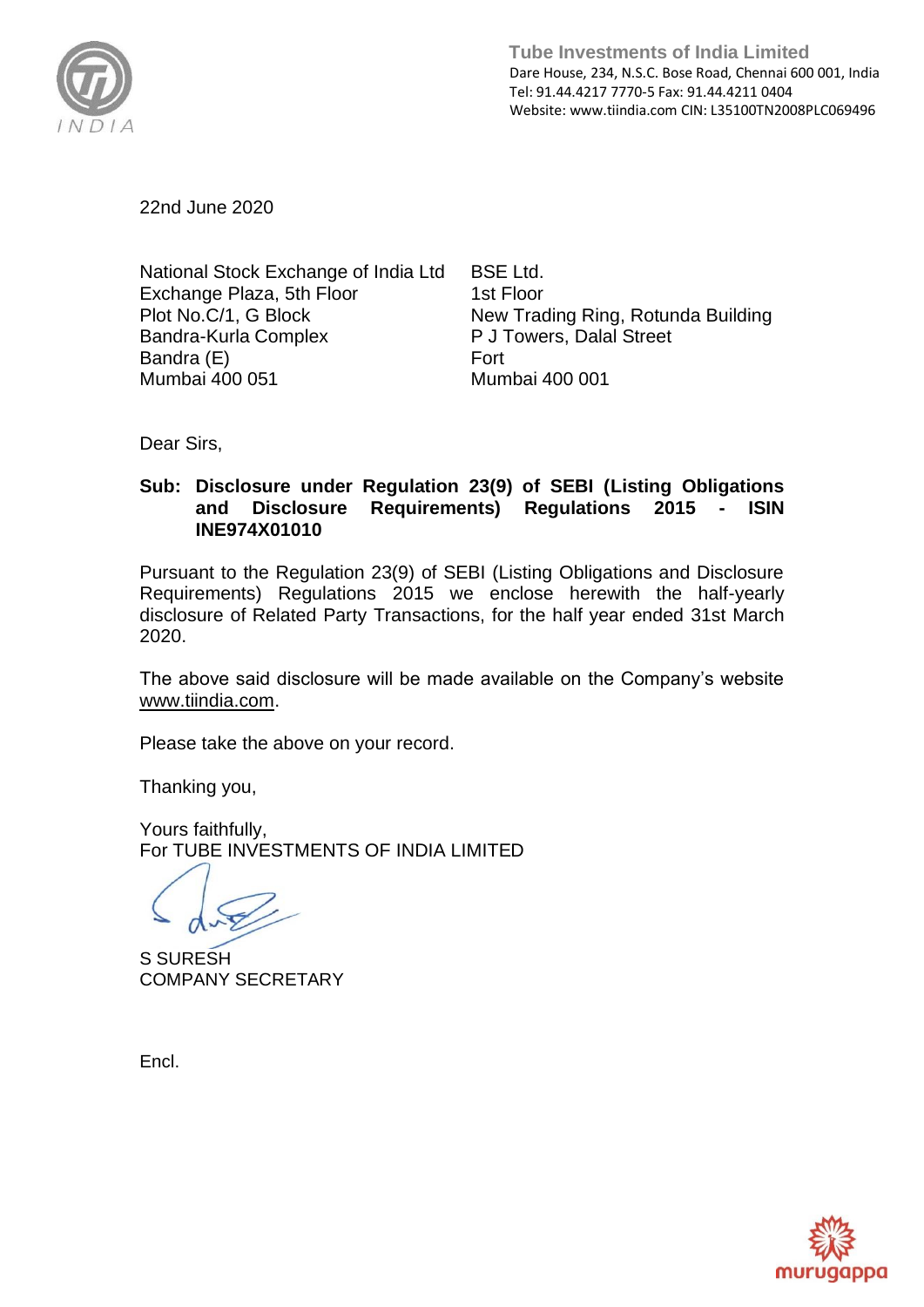

## **Disclosure of Related Party Transactions - On a consolidated basis Pursuant to Regulation 23(9) of the Securities and Exchange Board of India (Listing Obligations and Disclosure Requirements) Regulations, 2015**

## **List of related parties**

## **I. Subsidiary Companies**

- a. Shanthi Gears Limited
- b. Financiere C10 SAS and its Subsidiaries namely
	- Sedis SAS
	- ii. Sedis Company Limited
	- iii. Sedis GmbH
- c. Great Cycles (Private) Limited
- d. Creative Cycles (Private) Limited

## **II. Joint Venture Company**

- a. TI Tsubamex Private Limited
- b. TI Absolute Concepts Private Limited (till 4th June 2018)

## **III. Company having Significant Influence**

- a. Ambadi Investments Limited
- b. Parry Enterprises India Limited

#### **IV. Key Management Personnel (KMP)**

- a. Mr. Vellayan Subbiah Managing Director w.e.f 14th August 2018 (Managing Director Designate till 13th August 2018)
- b. Mr. L Ramkumar Managing Director (Till 13th August 2018)
- c. Mr S Suresh Company Secretary
- d. Mr K Mahendra Kumar Chief Financial Officer

#### **V. Non-Executive Directors**

- a. Mr. M M Murugappan, Chairman
- b. Mr Hemanth M Nerurkar (Till 13th August 2018)
- c. Mr Pradeep V Bhide
- d. Mr S Sandilya (Till 13th August 2018)
- e. Ms Madhu S Dubhashi
- f. Mr Ramesh K B Menon
- g. Mr Sanjay Johri (from 14th August 2018)
- h. Mr Mahesh Chhabria (from 5th February 2019)

#### **VI. Post-Employment Benefit Funds**

- a. T.I.I.(Subsidiaries) Employees Provident Fund
- b. TI Employees Provident Fund India Ltd
- c. Tube Products of India Employees Provident Fund
- d. Tube Investments of India Limited, Senior Officer, Superannuation Fund

#### **VII. Other Related Parties**

- a. Emtex Engineering Private Limited
- b. Murugappa Organo Water Solutions Private Ltd
- c. Gati Kintetsu Express Private Ltd